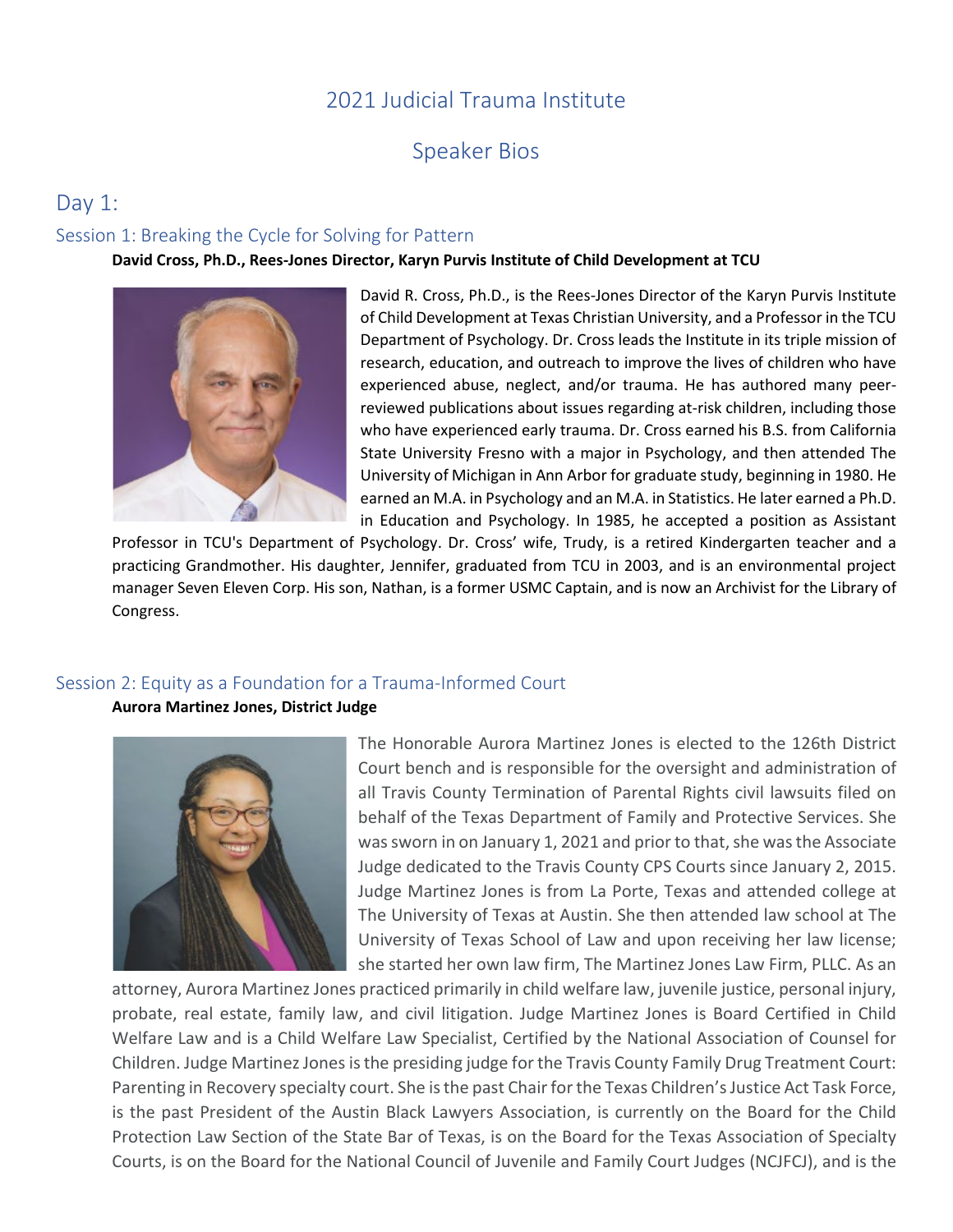Texas State Coordinator for the National Association of Counsel for Children (NACC), among other leadership positions she holds in the community. Judge Martinez Jones and her husband, Mitchell Jones, are the proud parents of two precious little girls.

# **Cynthia Wheless, District Judge**



Judge Wheless received her JD, 1991, SMU Dedman School of Law and is Board Certified in Juvenile Law. She was a member of SMU Law Review and received her BA in Government & Politics from UTD, 1988, cum laude. Previous work history includes IBM as a paid college intern, Haynes & Boone, LLP, and private practice at Wheless & Walker. In 1999, she was appointed as Juvenile Court Referee by the Collin County Juvenile Board. In 2004, Governor Rick Perry appointed Judge Wheless to the 417th Judicial District Court, a court of general jurisdiction which gives preference to juvenile cases. Judge Wheless was awarded the "Voice for Children Award" in 2006 by CASA of Collin County. Judge

Wheless has served as Co-Chairman of the Judicial Disproportionality Workgroup with the Supreme Court of Texas Permanent Commission on Children and Families; serves on the Judicial Commission on Mental Health and the Dual Status Task Force for the Children's Commission. Judge Wheless also serves on the Texoma Regional Board for the Anti-Defamation League. She has been married to Judge Ray Wheless, 366th (Ret.) and Regional Presiding Judge, for 31 years. Together they have two beautiful boys, Ryan (age 25) and Dylan (age 22).

## **Tanya Rollins, MSW**



Tanya Rollins received her BS in Psychology from Texas A&M University in 1990 and her MSW from Texas State University-San Marcos in 2007. Ms. Rollins is employed in the fields of child welfare and higher education. She has worked in the Texas child welfare system for twenty-nine thirty years in roles as an investigator, intake specialist, intake supervisor, training specialist, and training manager. Until May 2021, Ms. Rollins served as the Child Protective Services Disproportionality Manager for the Texas Department of Family and Protective Services. In this role, she was charged with examining the racial and ethnic disparities in the child welfare system while working

with internal and external partners to eliminate the disparities. She has been instrumental in the implementation of the Knowing Who You Are project in Texas. She has had the pleasure of providing consulting services to other states interested in implementing Knowing Who You Are. Ms. Rollins is an adjunct faculty member at Texas State University-San Marcos School of Social Work. She has presented at numerous national, regional, and state conferences on poverty, child welfare, racial and ethnic identity, and disparities in the child welfare system. Ms. Rollins holds the belief that we must unpack the "why" of all disparities that lead to poor outcomes for children and youth and develop strategic plans to eliminate the disparities. She is committed to engaging individuals and organizations in this important dialogue.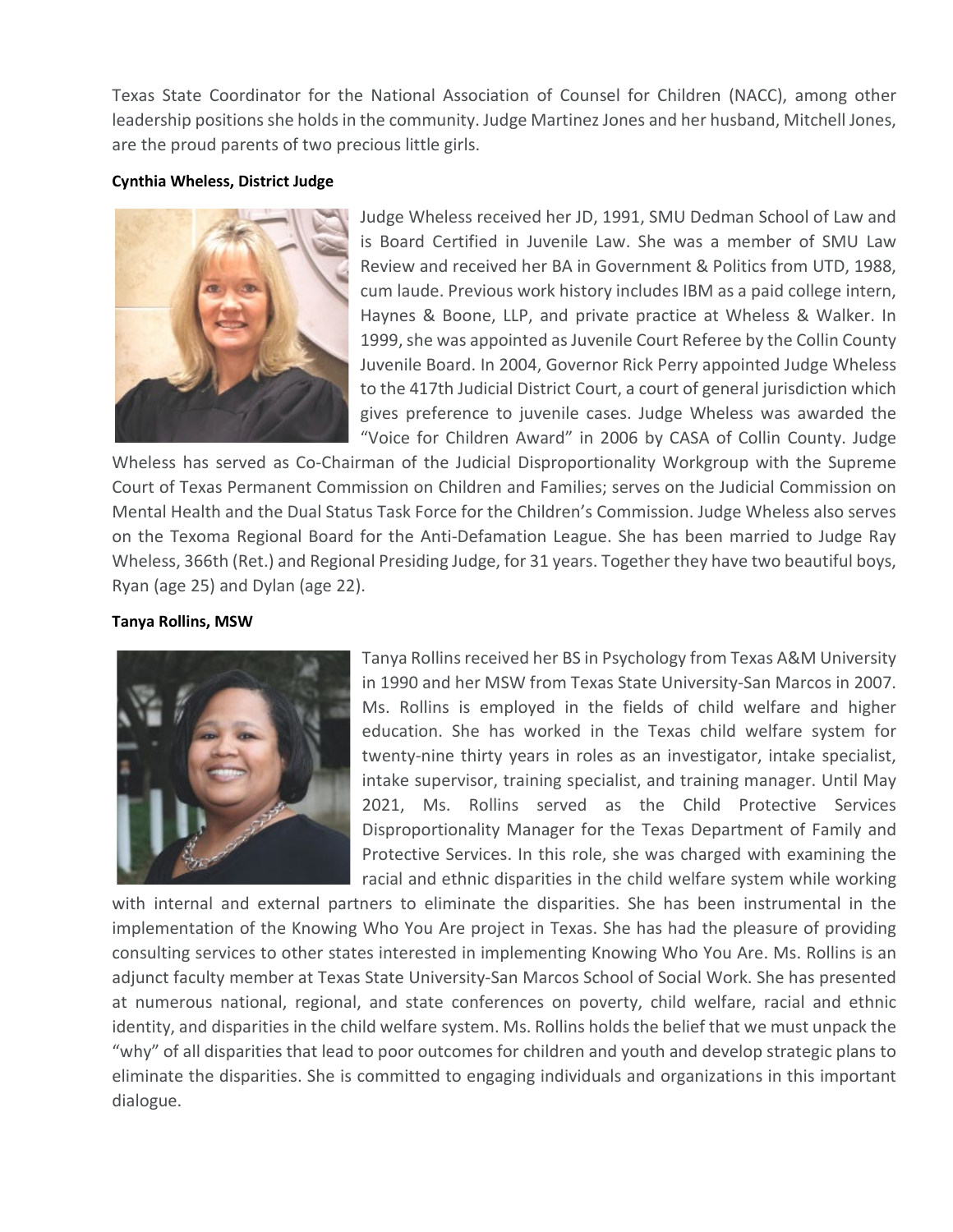# Session 3: Starting the Case with Family Strengths in Mind

**Darlene Byrne, Chief Justice, 3rd Court of Appeals**



The Honorable Darlene Byrne is the Chief Justice of the Third Court of Appeals of Texas since January 2021. Prior to that she served for 20 years as the presiding judge of the 126th Judicial District Court in Travis County beginning in January 2001. Prior to her election in 2000, she practiced for thirteen years in the areas of employment, commercial and governmental entity litigation. She is a Commissioner on the Texas Children's Commission. She is a past President of the National Council for Juvenile and Family Court Judges and a past Judge of the Year of National CASA, Texas CASA and CASA of Travis County. She is a past recipient of the many local, statewide and national awards due to her

work in the area of child welfare. She currently serves as co-chair of the Judicial Council for National CASA, is an Advisory Council member for TexProtects, Partnerships for Children, Carrying Hope and the Seedling Foundation, is the Chair of the Texas Statewide Collaborative for Trauma Informed Care, on the Editorial Review Board for NCJFCJ's Juvenile and Family Court Journal and on the Advisory Committee for the #WeToo project for Courts. Judge Byrne is the founding judge of the Travis County Family Drug Treatment Court and the Travis County Model Court of Children, Youth and Families. She has served on many boards and committees related to law and child welfare as well as community organizations.

#### **Denee Borchardt, Program Director, CASA of Tarrant County**



supervise the agency's 400 CASA volunteers. During her tenure, Ms. Borchardt has been instrumental in bringing Collaborative Family Engagement and traumainformed training to CASA of Tarrant County. Ms. Borchardt began her career in child protection in 2001 with the Texas Department of Family and Protective Services as an investigator, promoting to an investigative supervisor in 2005. She has expertise in the areas of evaluating child safety and risk, families in rural and urban communities, working jointly with law enforcement on severe physical and sexual abuse cases, human trafficking, and Trust-Based Relational Intervention (TBRI). Ms. Borchardt earned a Bachelor of Science from Tarleton State

Denee' Borchardt joined CASA of Tarrant County as the Program Director in August 2016. She oversees four teams of child advocacy specialists, who

University.

## **Cindy Dyar, Staff Attorney, Travis County Office of Parental Representation**



Until May 2021, Cindy Dyar was an attorney at the Travis County Office of Parental Representation in Austin, Texas. Previously, she was an attorney ad litem with the Travis County Office of Child Representation and a staff attorney at Texas RioGrande Legal Aid focusing on consumer, housing, and family cases. She graduated from the University of Michigan Law School, where she participated in the Child Advocacy Law Clinic and was the recipient of a full Darrow Scholarship.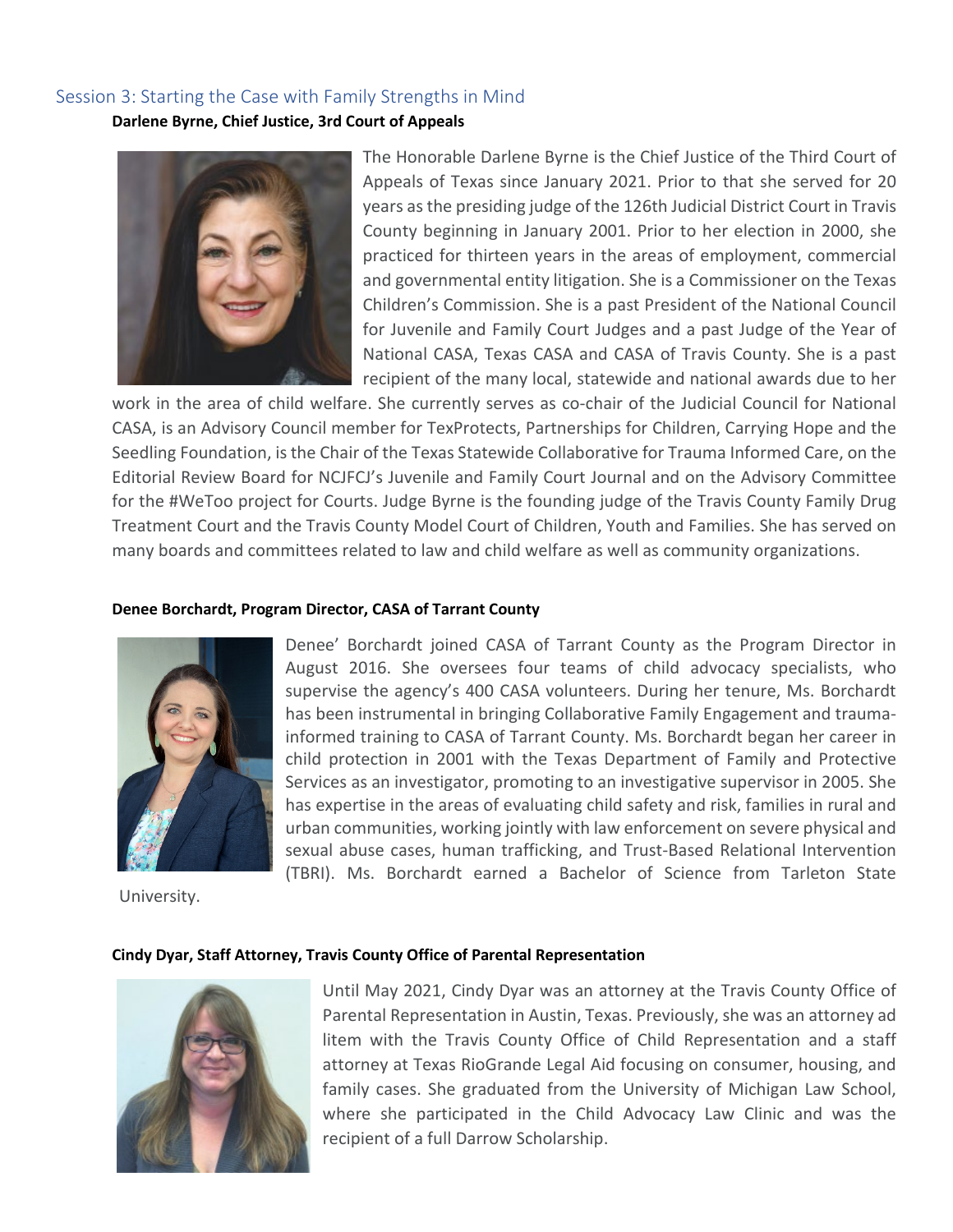## **Verlyn Johnson, Parent Liaison for Region 6, Parent Collaboration Group**



Verlyn Johnson has been part of the statewide Parent Collaboration Group for 13 years, serving as Chair for the past two years. The Parent Collaboration Group is a forum designed to give voice, discuss and implement policy changes within the Children Protective Services, in order to help families achieve better outcomes and improved services. Ms. Johnson now serves as the parent representative for Region 6. In this role, she engages with parents who are involved with the Children Protective Services (CPS) and serves as a guide in helping parents successfully navigate this process. Ms. Johnson participates and facilitates monthly parent support groups for parents that have open

cases within CPS. During her years of providing support to families, she obtained degrees in American Sign Language, mental health for youth and adults, as well as drug and alcohol counseling. She has also successfully navigated the child welfare system and utilized the services that CPS offered to help strengthen and empower her own family. Mr. Johnson was a member of the Disproportionality Taskforce and chaired her local disproportionality advisory committee; she is currently an active member of region 6 disproportionality advisory committee. She is also a member of the National Association of Social Workers. Ms. Johnson received her Bachelor of Arts Degree in Social Work, graduated cum laude, and acquired her Master's Degree in Social Work at the University of Southern California. She is currently a Doctoral Candidate at Cappella University. Ms. Johnson is an unfaltering advocate for parents and children in CPS. She is a strong leader that embodies an untiring energy and passion to the families that she serves. Her goal is to advocate for the voices that are often heard, but never responded to by lifting them up above the realm of policies.

## **Leah Lopez, Social Services Coordinator, Ysleta Del Sur Pueblo's Department of Behavioral Health**



Leah Lopez is the Social Services Coordinator for Ysleta del Sur Pueblo's Department of Behavioral Health. She studied at Texas Woman's University where she obtained her BSW and continued her studies at the University of Texas at El Paso earning her MSW. She is licensed in the state of Texas with her LMSW. She began working for Ysleta del Sur Pueblo as an intern while in grad school and began employment right after graduation. She has served the Pueblo for over nine years; five of which have been in a supervisory role. She is non-tribal but has enjoyed working in such a close-knit community learning about culture, tradition and helping those in need. She has a passion for domestic violence

advocacy, ending violence against women, trauma informed care, raising awareness and the Indian Child Welfare Act (ICWA). She is a member of The National Association of Social Workers (NASW), National Indian Child Welfare Association (NICWA), the Coalition to Stop Violence Against Native Women (CSVANW), and the New Mexico Tribal Indian Children Welfare Consortium (NMTIC) since May 2017. Ms. Lopez also serves on the Children's Commission's Statewide Collaborative on Trauma-Informed Care Implementation Task Force.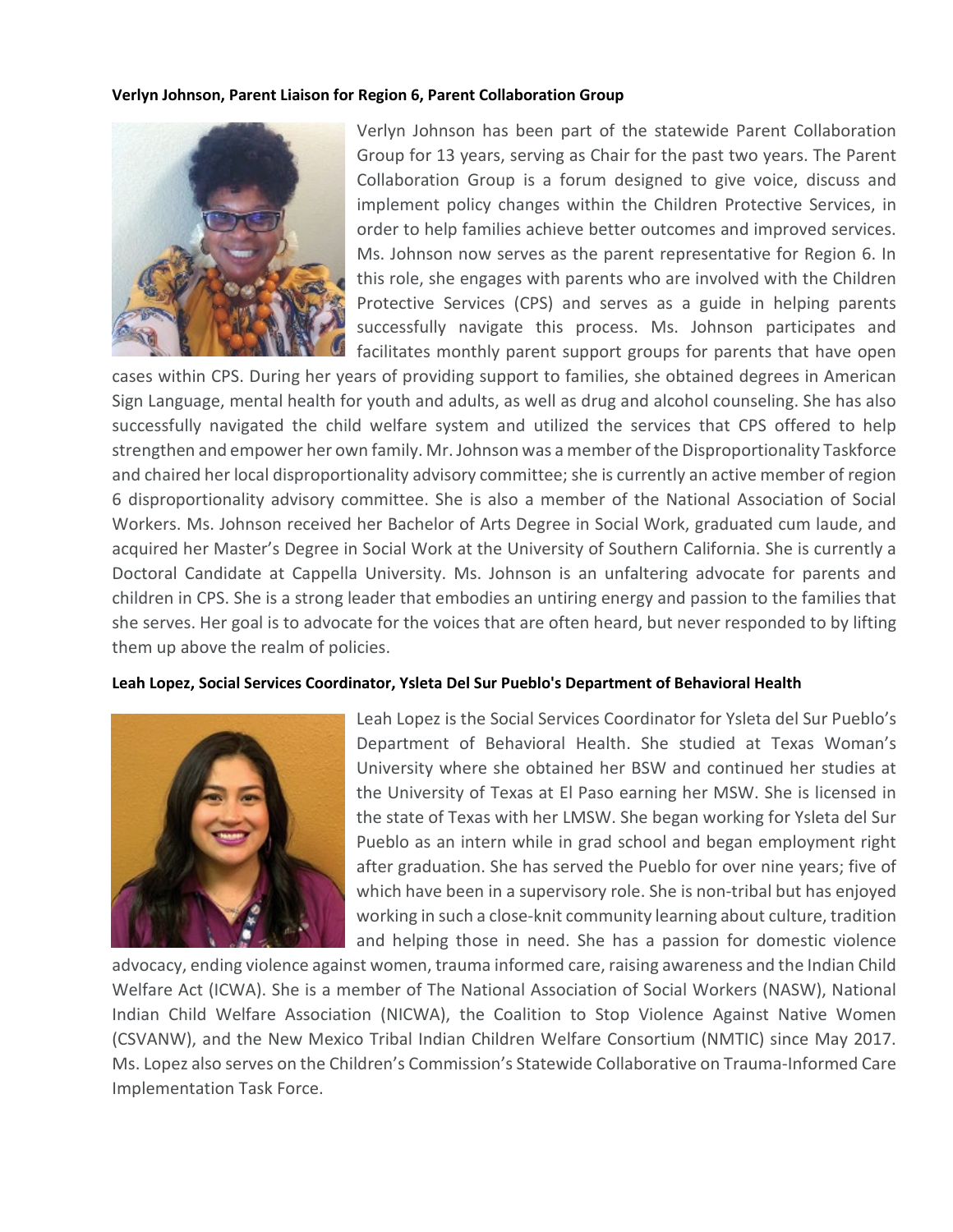#### **Elizabeth Watkins, Family Justice Director Williamson County Attorney's Office**



Elizabeth Watkins is the Family Justice Director for the Williamson County Attorney's Office. She has over 23 years' experience in the litigation and protection of children and families. She began her career with Child Protection Services as an investigator and adoptions worker, then served as an Assistant District Attorney in Anderson County for over eight years. During her time with Anderson County, Ms. Watkins was responsible for the filing and litigation of all CPS cases, juvenile cases, and crimes against women and children. She has tried dozens of CPS cases in front of both the bench and juries, and prosecuted some of the toughest child assault cases, including first chair in capital murder trials.

She previously served as a Regional Attorney for the Department of Family and Protective Services, and is a member of the Supreme Court of Texas' Permanent Judicial Commission on Children's Legal Representation and serves as Trial Skills Faculty. As a faculty member from the onset, Ms. Watkins has provided CPS litigation instruction to attorney's from across the State, and drafted the foundational documents for the "Tool Kit for Attorneys Representing the Texas Department of Family and Protective Services in Child Protection Cases." Ms. Watkins has completed Trust Based Relational Intervention Course at the Karyn Purvis Institute. She has presented material for Texas CASA on trauma informed advocacy, served on a lecture panel for the 2016 CASA convention, lectured for the Karyn Purvis Institute regarding TBRI in the Courtrooms, and has testified before the Texas House Human Services Committee. Ms. Watkins is Board Certified in Child Welfare.

# Session 4: Addressing Behavioral Health Needs with a Trauma-Informed Lens

# **Delia Gonzalez, Associate Judge, Child Protection and Permanency Court**



Judge Delia Gonzales is originally from Victoria, Texas and graduated from Sam Houston State University in 1998 and graduated from Thurgood Marshall School of Law in 2002. Judge Gonzales practiced in the area of child welfare and family law for 15 years as an attorney and mediated family law and child welfare cases for 6 years. Judge Gonzales is the Associate Judge Child Protection

and Permanency Court in Dallas County through the Office of Court Administration. Judge Gonzales serves on multiple committees through the Texas Children's Commission and the National Center for Juvenile and Family Court Judges. In 2020, Judge Gonzales was awarded the Texas CASA Judicial Innovation and Leadership Award. Judge Gonzales has built the foundation and fundamentals for the court to assist children who are in the permanent custody of CPS to help the youth in her court obtain positive permanency, enhance outcomes for youth in care and address wellbeing issues.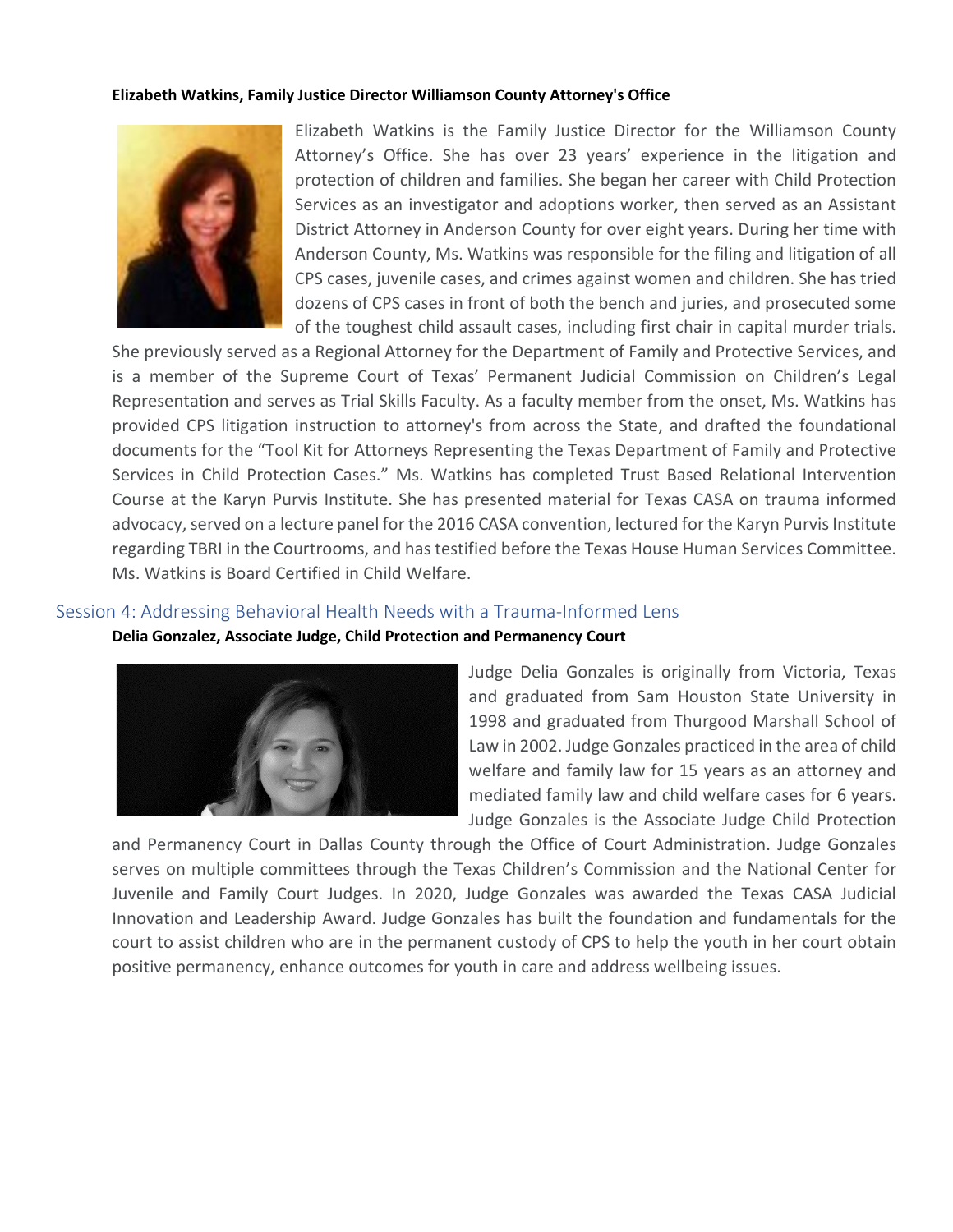## **Nathan Hoover, Senior Clinical Director, Behavioral Health Services, Superior Health Plan**



Nathan Hover is a Licensed Professional Counselor (LPC) and has worked in the behavioral health field for over 20 years. His past experience involves working with many populations including a focus on child and adolescents. This work occurred through the criminal justice system as a community supervision office with the Lubbock County Adult probation department, the local mental health authority STAR Care in Lubbock Texas, and as part of Buckner Child and Family Services, a foster care child placing agency. He has worked for Superior Health Plan for the past 11 years in a variety of roles and currently serves as the Senior Director of Behavioral Health Services. Nathan has

completed trauma focused – cognitive behavioral therapy (TF-CBT) training and part of his current role is leading Superior's trauma informed care (TIC) initiatives. He also co-chairs Superior's committee on social determinants of health (SDOH).

# **Moshin Khan, MD, Assistant Professor of Psychiatry, UT Southwestern Medical Center; Rees-Jones Center for Foster Care Excellence**



Mohsin Khan, M.D., is a pediatric psychiatrist who specializes in caring for children who are in foster care. He is a member of the highly-trained team of specialists who are part of the Rees-Jones Center for Foster Care Excellence at Children's Health. Dr. Khan and his care team provide treatment and services to children and adolescents with complicated and serious medical, mental health and psychosocial problems. Many of the issues children in foster care face are rooted in childhood trauma. He is part of a team that provides support to children in group homes, or kinship families and provides a range of services that include diagnostic/medication assessments, developmental assessments,

individual and family psychotherapy, and parent-child interaction therapy. He believes in providing compassionate care and helping children who may have experienced trauma related to abuse and emotionally challenging situations during their young lives. Dr. Khan earned his medical degree at the Medical University of Lodz in Poland. He completed a residency in general psychiatry at Southern Illinois University School of Medicine and a fellowship in child and adolescent psychiatry at UT Southwestern.

## **Valerie Borum Smith, MD, MHP, FAAP Pediatrician, St. Paul Children's Services**



Dr. Smith is a pediatrician at St. Paul Children's Services in Tyler, Texas where she leads the Community-Centered Health Home Initiative. She is a graduate of the University of Texas Southwestern Medical School, completed her residency at Arkansas Children's Hospital, and received her MPH from the University of Texas Health Science Center at Tyler. Dr. Smith is the inaugural American Academy of Pediatrics Child Welfare and Health Policy Fellow. She is the founder and chair of the Smith County Food Security Council and serves on the board of the East Texas Food Bank and the Northeast Texas Public Health District. She is co-chair of the Texas Pediatric Society Foster Care Committee and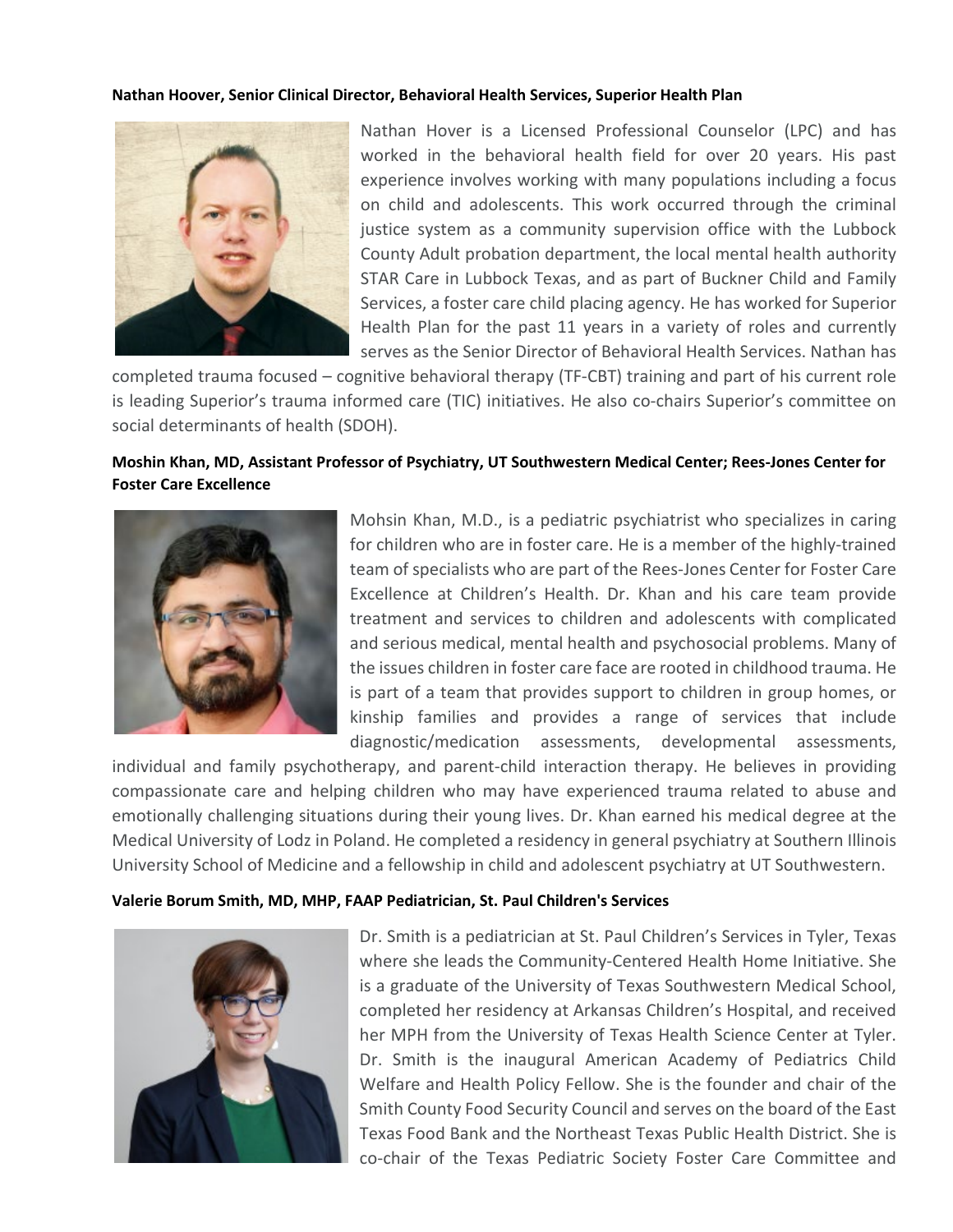serves on the TPS Executive Legislative Committee and Board of Directors and leads the behavioral health subcommittee for the Texas Medical Association. In addition, she serves as a consultant for Superior Healthcare on their Foster Care Centers of Excellence program. She is active in pediatric health advocacy and regularly testifies for the Texas legislature and authors editorials for the Dallas Morning News.

# Day 2:

# Session 1: Effects of Secondary Trauma and Tools for Addressing the Everyday and the Crisis Moments

**Becky Morales, LCSW-S, Clinical Therapist, Colors of Austin Counseling Adjunct Assistant Professor & Adjunct Faculty Liaison, Steve Hicks School of Social Work, The University of Texas at Austin**



Becky Morales is a bilingual Licensed Clinical Social Worker and Council-Approved Supervisor (LCSW-S). Currently, she provides individual therapy services in a group private practice setting through Colors of Austin Counseling, where she focuses her work in serving the Latinx population, and those impacted by depression, anxiety, cancer, medical illness, life transitions, and loss and grief. Additionally, Ms. Morales serves as Adjunct Faculty Liaison and holds an Adjunct Assistant Professor appointment at the Steve Hicks School of Social Work at The University of Texas at Austin. Ms. Morales has extensive professional practice in both direct service and administrative roles since becoming

a social worker in 2003, and has focused her work in the areas of mental health, oncology, chronic illness and disability, and intimate partner violence. She holds a Master of Science in Social Work from The University of Texas at Austin, with a concentration in Administration and Planning. She was honored with the Charles I. Wright Distinguished Alumna Award from the Steve Hicks School of Social Work in 2016. In addition, Ms. Morales holds a Bachelor of Arts degree in Liberal Arts from the University of St. Thomas, in Houston, Texas. Her Liberal Arts degree had a primary concentration of Political Science, and a secondary concentration of Communication.

# Session 2: Learning from the Experts: A Panel Discussion on Lived Experience

## **Rob Hofmann, Judge, 452nd District Court**



Rob Hofmann began his career of public service for the State of Texas in 1996, now serving as judge of the 452nd Judicial District in five Hill Country counties. In 2018, Judge Hofmann was appointed by the Supreme Court of Texas to serve as Jurist in Residence for the Children's Commission and later that year received the Texas CASA *Judicial Innovation and Leadership Award*. He is a Board Member of the National Council of Juvenile and Family Court Judges and has served Texas as judicial representative at several national summits. He was awarded the 2020 Education Reach for Texans *John Emerson Award* for his leadership and commitment to improving

educational outcomes for children in foster care. Judge Hofmann speaks often and works on numerous projects related to improving the child welfare system and was named 2011 *Big Voices for Little Texans Texas CASA Judge of the Year*. He is a member of the College of the State Bar of Texas and Sustaining Life Fellow of the Texas Bar Foundation. Judge Hofmann graduated from Texas A&M University and Texas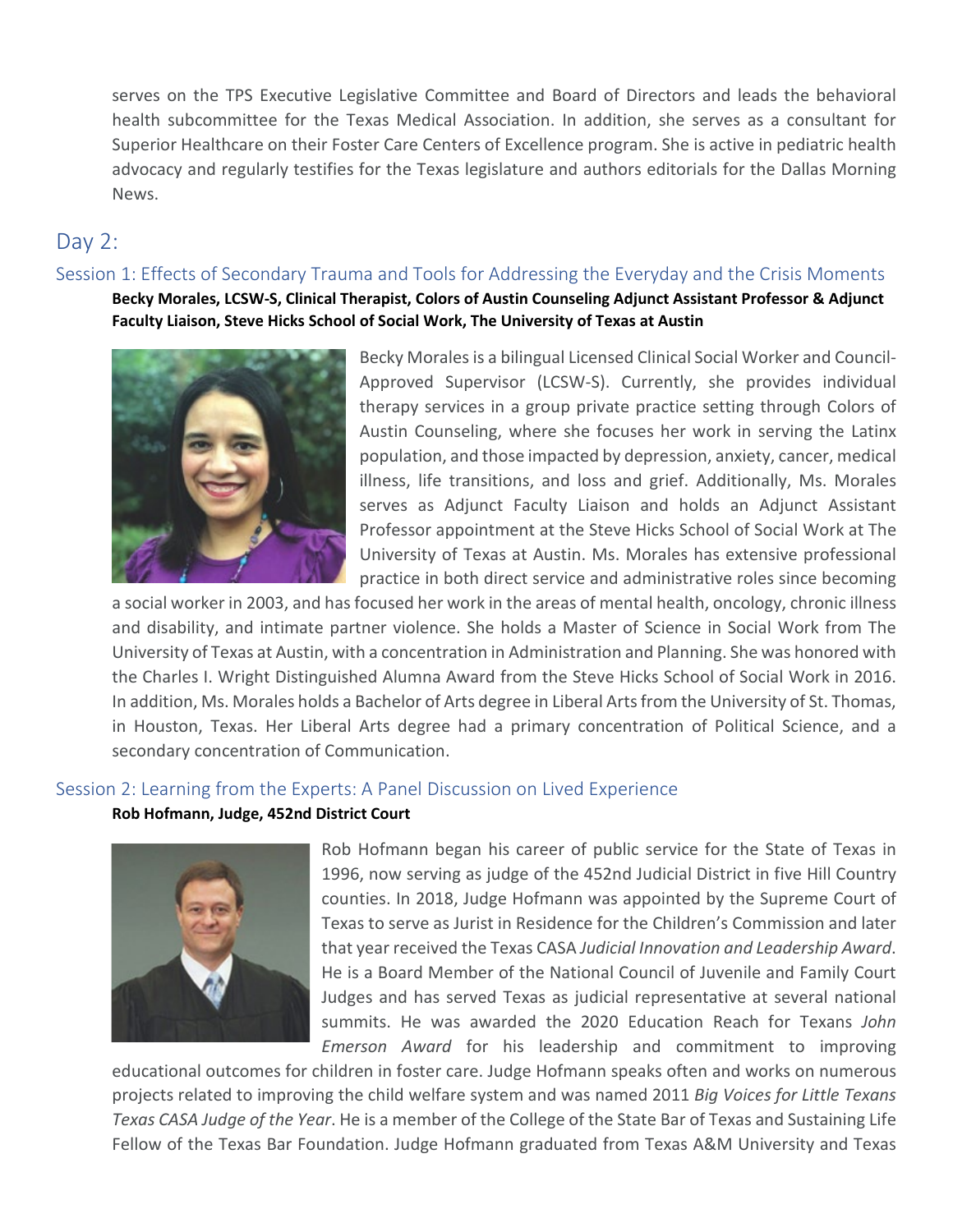Tech University School of Law where he received the *Herschell L. Barnes Ambassador Award* in 2020. He and his wife are former foster parents and have two children.

# **Alexandria Fuller, Person with Lived Experience as a Youth in Foster Care**



Alexandria Fuller is a Juris Doctor Candidate at Roger Williams University School of Law and holds a Bachelor of Arts from Texas Tech University. Ms. Fuller spent her late teenage years in the Texas Department of Family and Protective Services (DFPS) foster care system and "aged out" of care in 2013. She serves on the National Child Traumatic Stress Network (NCTSN) Youth Task Force and the Statewide Collaborative on Trauma-Informed Care Implementation Task Force (SCTIC) and the SCTIC Policy & Practice Workgroup. Ms. Fuller also serves as a volunteer and liaison with Sondra's Song, an organization that extends resources for individuals who have aged out of foster care. Ms. Fuller seeks to use her lived experience to support current youth

in foster care and reduce their traumatic experiences. She is focused on decreasing the high school dropout rate among youth in care and increasing the collegiate entry, retention, and graduation rates. Through her lived experience and career, Ms. Fuller hopes to cultivate support for foster youth aging out of care and, most importantly, reduce abuse within the system.

## **Monique Gonzalez, Experience as a Parent in the Child Welfare System**



Monique Gonzalez is a proud mother of six children and has been married to her lucky husband since 2005. In 2015, she successfully navigated conservatorship through the Department of Family and Protective Services. Her children were removed due to allegations of abuse which were later ruled out. After actively engaging in services and incorporating tools necessary, they completed tasks required by the court and reunified in 2016 with all six of their children. Since then, she has actively helped to give a voice to parents by facilitating monthly meetings in Region 8 and by actively engaging in the Parent Collaboration Group. She has helped successfully raise attendance for a parent lead support group, called Parents Informing Parents (PIP), alongside Casey Family Programs in San Antonio. She collaborates with family court judges and Child Protection

Services (CPS) to make sure every opportunity is available to parents navigating the child welfare system. As a Parent Liaison in Region 8, she is the current Chair of the Parent Collaboration Group. She uses her experience to give parents a voice in the system. She has been asked to speak at several local and statewide events to bring the parent voice to the table. Mrs. Gonzalez has a very positive relationship with CASA, the Bexar County court judges, Child Protection Services, attorneys in the children's court, and many other stakeholders. She works tirelessly to help educate parents on how to help themselves with the tools and information provided to them. Her mission is to ensure parents are strengthened by knowing their rights and connecting them to the services they need to navigate the system successfully towards reunification. She is very passionate about this and does it all on a volunteer basis because she wants to make sure no one is ever as confused as she and her husband were when they went through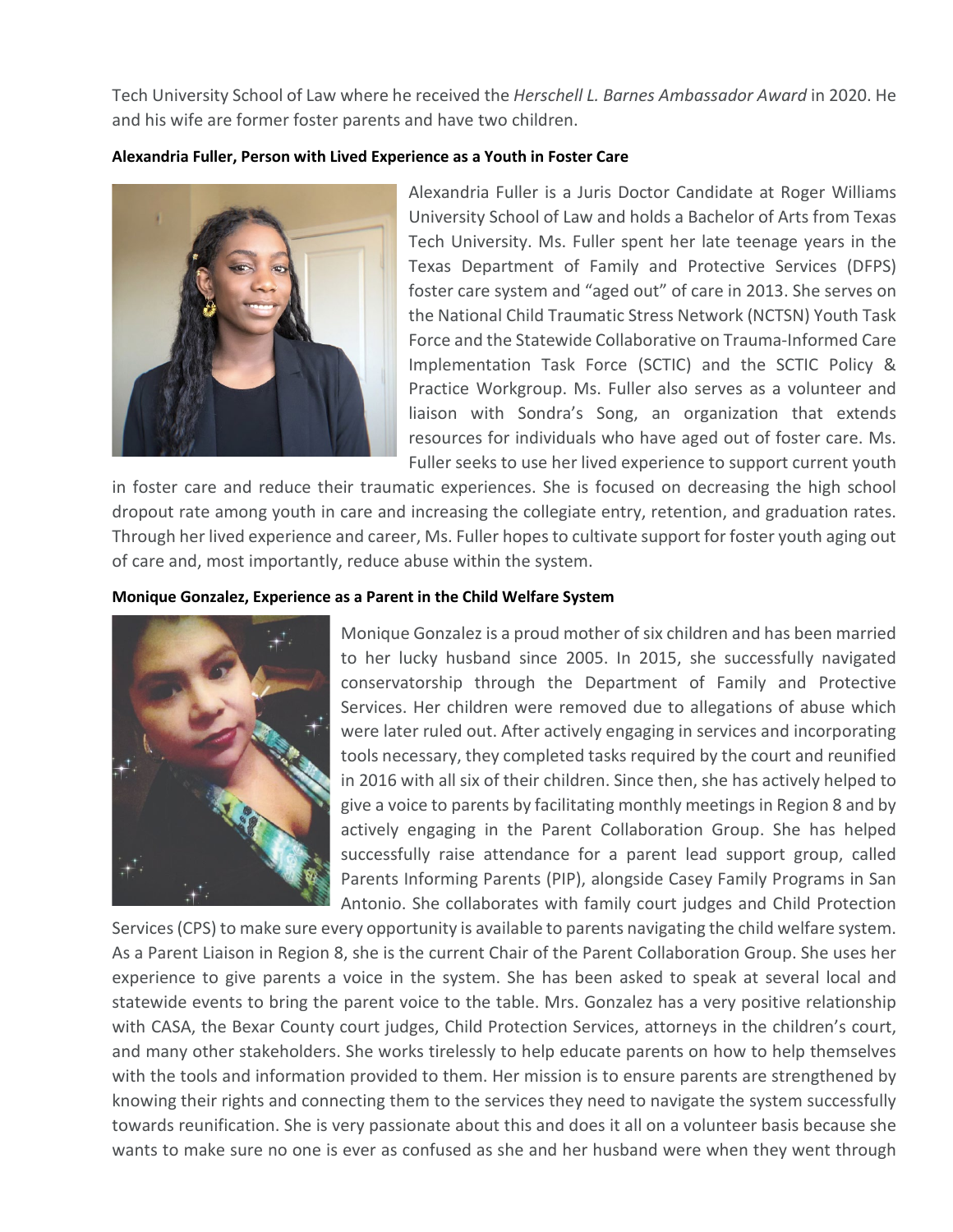the legal process. Her goal is to continue to empower parents and make a difference in the lives of as many families as she can.

# **Leroy Berrones Soto, Person with Lived Experience as a Youth in Foster Care**



Leroy Berrones Soto, is currently 26 and a master's student, studying Public Affairs with a concentration in Public Administration at the University of Texas Rio Grande Valley (UTRGV), and projected to graduate March 2021. Mr. Berrones Soto works as a Student Project Associate for GEAR UP College in ACTion! under the UTRGV Office of College Access and K-12 Partnerships. In August 2019 Leroy obtained his bachelor's degree in Criminal Justice at UTRGV.

Leroy was born in Rio Bravo, Tamaulipas, Mexico, and is the second oldest of his siblings. He spent most of his early to late teenage years in the Texas Department of Family and Protective Services (DFPS) foster care system, around 5 years total. He experienced 6 foster home placements, a shelter, and a kinship care placement during his time in the child welfare system.

Leroy's last foster home before "aging-out" into college, provided an enormous amount of support, from both his foster parents' and the

foster care agency staff. This placement prioritized supporting his educational goals, leadership positions in school, and various extracurricular activities that supported his lifetime goals. Normalcy activities contributed to Leroy's belief that all young people deserve access and supports to the same opportunities he had, more importantly to opportunities that fit their individual life goals.

Mr. Berrones Soto has 8 years (and counting) of leadership, advocacy, and consulting experience; on a local, state, and federal level, with a variety of stakeholders, while always prioritizing youth and young adult engagement at every level. He has collaborated with many Texas organizations such as with Texas Permanency Outcomes Project (TXPOP), DFPS workgroups and conferences, Texas Bar Continuing Legal Education (Texas BAR CLE), and Coalition for Empowering Children and Families.

Leroy has been awarded national recognition and internship and fellowship opportunities, such as the Certificate and Letter of Special Congressional Commendation (2016), Congressional Foster Youth Shadow Program in Washington, D.C. (2016), FosterClub's Outstanding Young Leaders Program (2016), just to name a couple!

Since May 2018, Leroy was hired as a National Youth in Transition Database (NYTD) Reviewer, a federal consultant role with JBS International Inc., a sub-contractor of the Children's Bureau an office of the United States Administration for Children and Families.

A dream of Leroy's since childhood was to become a United States citizen and in April 2013, USCIS granted Leroy his Permanent Residency through the Special Immigration Juvenile Status (SIJS) program and in March 2019 he became a Naturalized U.S. Citizen. As a citizen he is excited to practice his right to vote, to help lift the voices of the unheard and to continue to contribute to the betterment of his community and our nation's child welfare community.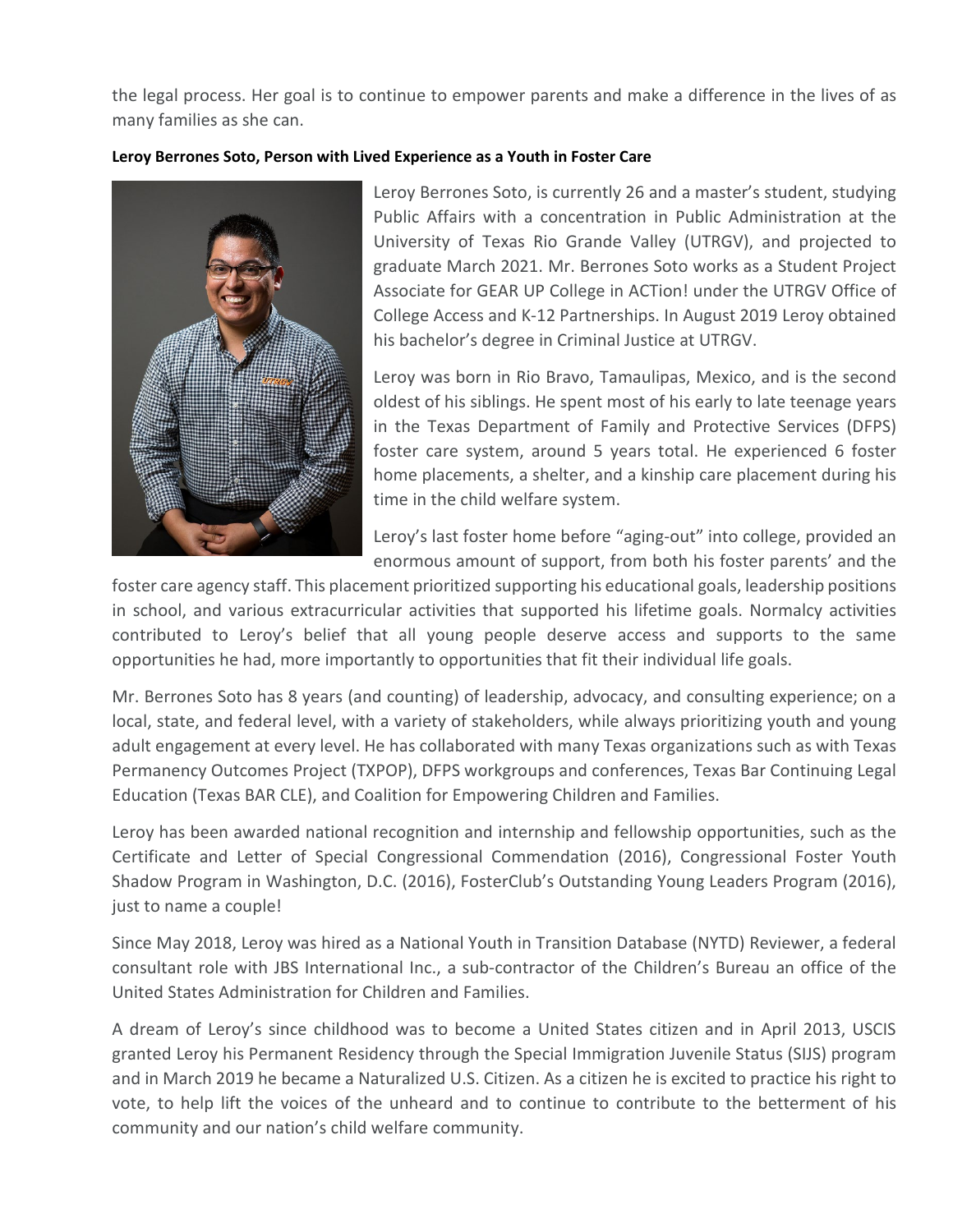# Session 3: Judicial Panel on Developing a Trauma-Informed Court

**Rosie Alvarado, Judge, 438th District Court**



Elected in 2017, Judge Rosie Alvarado serves the citizens of Bexar County, Texas in the 438th District Court hearing a wide assortment of civil matters. In addition to her duties as a district court Judge, Judge Alvarado manages a restorative care court, called PEARLS Court. The mission of PEARLS Court is to invest in female girls ages 14 to 18 who have been placed in foster care. PEARLS Court supplies therapeutic care, case management, life skills training, programming, and mentoring. Appointed by the Texas Supreme Court, Judge Alvarado serves as a Commissioner on the Texas Children's Commission. She also serves on the Bexar County Juvenile Court Board, and is the Chair of the Bexar County Children's Court Oversight

committee within the Bexar County district courts administration. Judge Alvarado was licensed to practice law in 2002, and during the course of her practice focused on personal injury, family law and federal civil trial law. She earned her BA in biology from St. Mary's University and her law degree from St. Mary's University School of Law, in San Antonio. She is licensed to practice law in all Texas courts, and in the United States District Court for the Western and Southern districts of Texas. Judge Alvarado has received recognition and awards, including the La Prensa Foundation Salute to Outstanding Women in Action and the Northside Education Foundation Pillar of Character Award. When not serving the citizens of Bexar County, she is an engaged and proud mother of two teens. Her hobbies include cycling and fitness, gardening, writing, and adventuring (skiing, white water rafting, hiking, camping, and scuba diving).

## **Carol Clark, Senior Judge**



Judge Clark presided over the 321st District Court in Smith County from 1999 until retiring in 2018. Prior to taking the bench, she worked in private practice in Tyler. She also worked as CPS Caseworker for three years before earning her law degree in 1981. Judge Clark has been board certified in family law since 1993. Early in her judicial career, she became frustrated with the low number of successful reunifications with parents and/or family in the child welfare system as well as the services available to help parents and children in highly contested family law cases. After meeting Dr. Karyn Purvis of the TCU Institute of Child Development, Judge Clark started down the path to developing a

trauma-informed court system. Ultimately, the local child welfare system including caseworkers, CASA, attorneys, and mental health providers became a team trained in science-based, trauma-informed methods. Parents, caregivers and children are now provided services that are scientifically researched and known to be effective. Judge Clark earned her bachelor's degree in elementary and special education from Texas Christian University and her Doctor of Jurisprudence from Baylor University. She is a native of Fort Worth and has been married to former District Attorney of Smith County A.D. Clark III for 45 years. Her hobbies include quilting and knitting, and she loves dachshunds.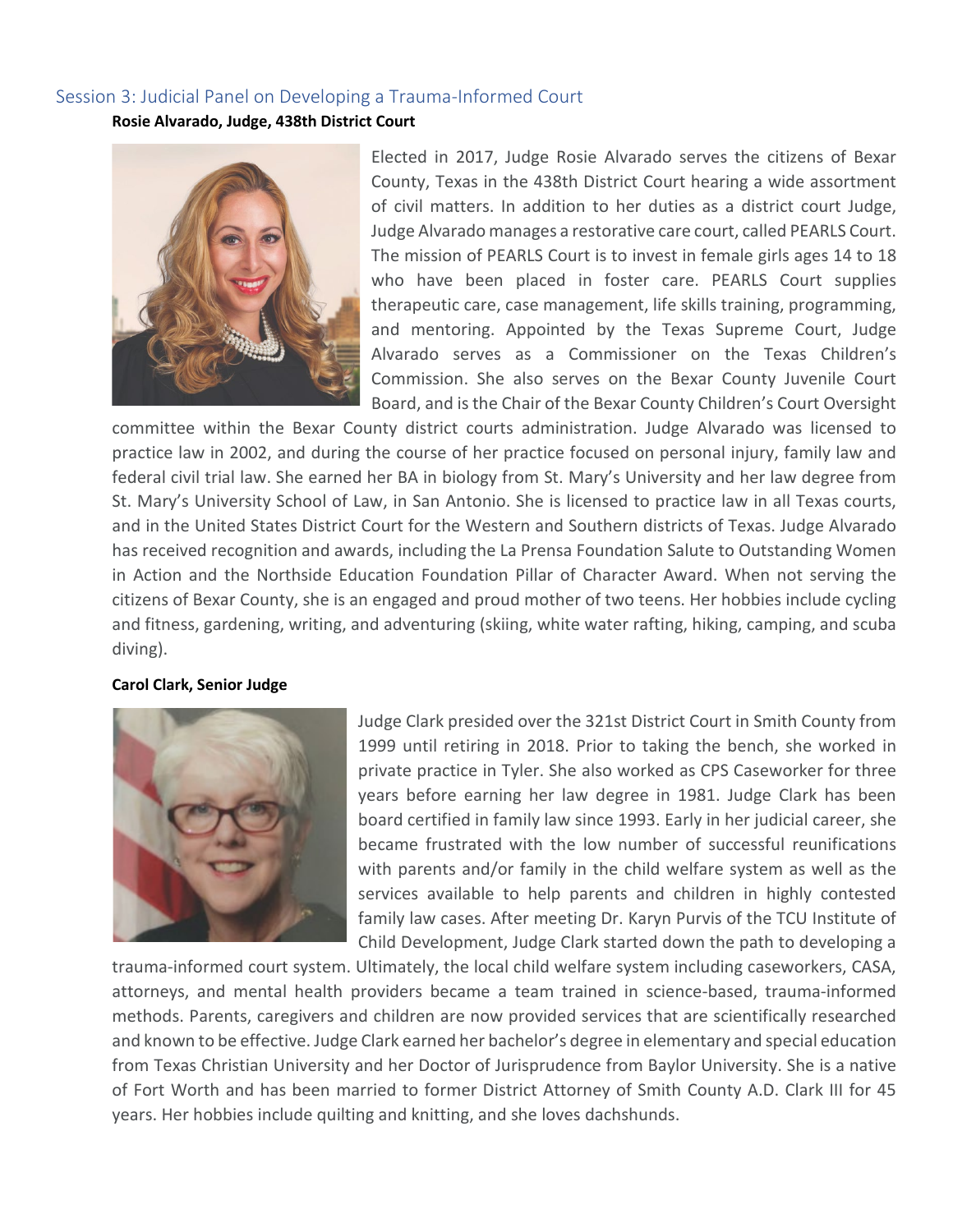## **Katrina Griffith, Associate Judge, Harris County Child Protection Court**



Katrina Griffith graduated from the University of Houston Law Center in May of 2005. Right after passing the bar she became a partner in Chatman & Griffith, PLLC that later became known as The Griffith Law Firm, PLLC. The primary focus of her law practice was CPS ad litem appointments. In 2011, Judge Griffith became one of the first Child Welfare Law Specialists in Harris County through the National Association of Counsel for Children. In February 2014, she was appointed the Associate Judge of the newly created Harris County CPS Project Court now known as the Harris County Child Protection Court. Her docket consists of CPS permanency managing conservatorship

(PMC) cases. Judge Griffith has created specialty dockets to assist children aging out of care and transitioning to DADS guardianship. Her philosophy for the PMC docket is to hear them often and keep them accountable. This has translated into a reduction in the number of children in PMC status and a reduction in the length of stay post-termination in Harris County.

## **Carlos Villalon, Associate Judge, Child Protection Court of the Rio Grande Valley**



The Honorable Carlos Villalon Jr. was appointed as Associate Judge for the Child Protection Court of the Rio Grande Valley West on June 4, 2012, and presides over child welfare cases in both Hidalgo and Starr Counties. He has served as a Commissioner on the Texas Children's Commission and currently serves on the Commission's Statewide Collaborative on Trauma-Informed Care ("SCTIC") Implementation Task Force. His court is also an active participant in the National Council of Juvenile and Family Court Judges' Implementation Sites Model Courts Project and the Child Protection Court Dual Status Pilot. Judge Villalon earned his bachelor's degree in Political Science from the University of

Texas- Pan American in 1991; and after teaching middle school students for two-years in La Joya, Texas, followed his post-graduate education at St. Mary's University- School of Law where he earned his Doctor of Jurisprudence degree in 1997. His career as an attorney has spanned both the private and public sectors with an emphasis in Child Advocacy, Indigent Representation, Family Law, and Bankruptcy Law. His previous public service includes practice as an Assistant Criminal District Attorney, Assistant Attorney General, and Regional Attorney with the Texas Department of Family and Protective Services.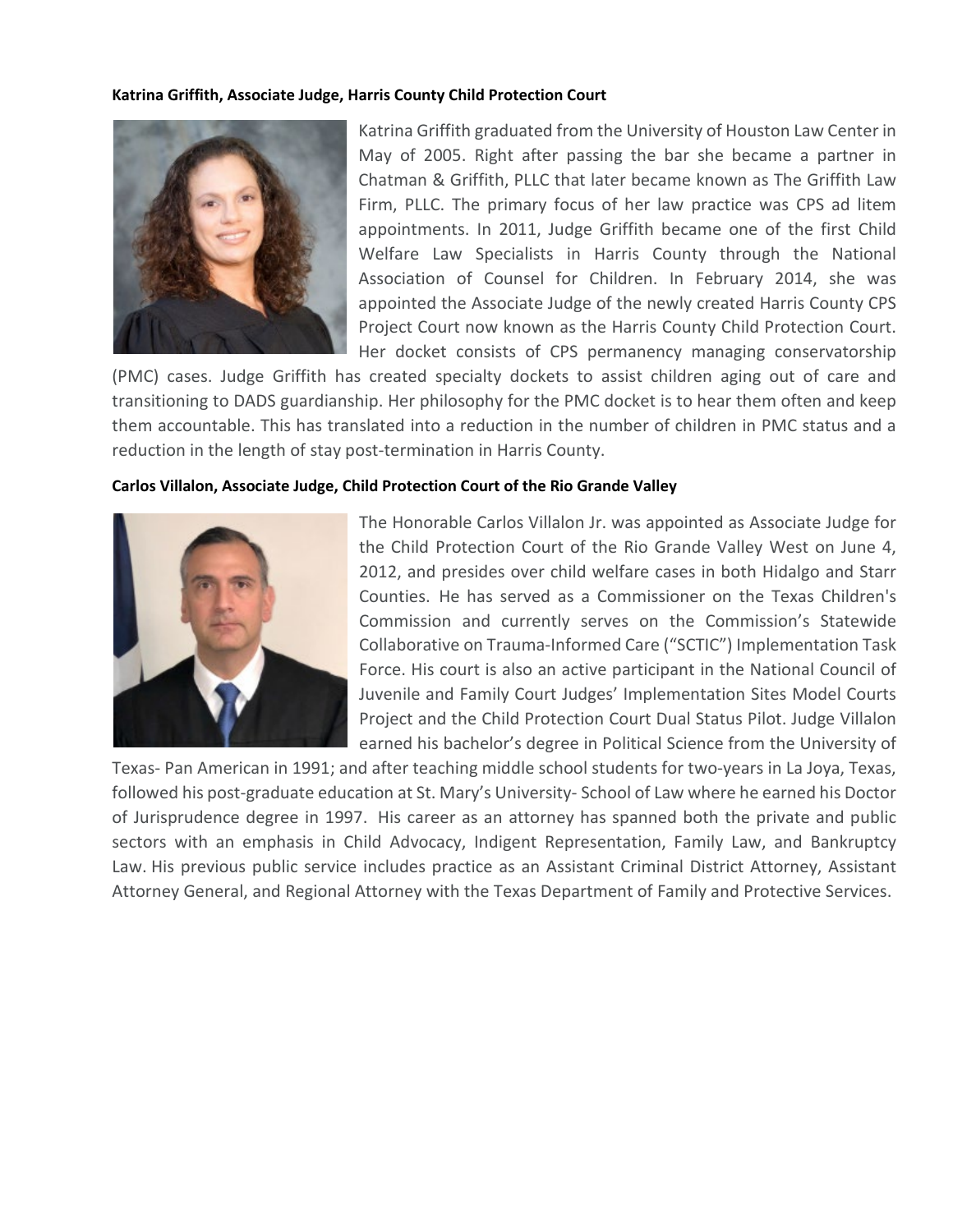# Session 4: Implementation and Sustaining the Effort

**Darlene Byrne, Chief Justice, 3rd Court of Appeals**



The Honorable Darlene Byrne is the Chief Justice of the Third Court of Appeals of Texas since January 2021. Prior to that she served for 20 years as the presiding judge of the 126th Judicial District Court in Travis County beginning in January 2001. Prior to her election in 2000, she practiced for thirteen years in the areas of employment, commercial and governmental entity litigation. She is a Commissioner on the Texas Children's Commission. She is a past President of the National Council for Juvenile and Family Court Judges and a past Judge of the Year of National CASA, Texas CASA and CASA of Travis County. She is a past recipient of the many local, statewide and national awards due to her

work in the area of child welfare. She currently serves as co-chair of the Judicial Council for National CASA, is an Advisory Council member for TexProtects, Partnerships for Children, Carrying Hope and the Seedling Foundation, is the Chair of the Texas Statewide Collaborative for Trauma Informed Care, on the Editorial Review Board for NCJFCJ's Juvenile and Family Court Journal and on the Advisory Committee for the #WeToo project for Courts. Judge Byrne is the founding judge of the Travis County Family Drug Treatment Court and the Travis County Model Court of Children, Youth and Families. She has served on many boards and committees related to law and child welfare as well as community organizations.

## **Peter Sakai, Judge, 225th District Court**



On November 7, 2006, Judge Peter Sakai was elected with nearly 60% of the entire Bexar County vote to the 225th District Court bench and was the highest vote-getter among the contested judicial races. In 2010 and 2014, Judge Sakai was unopposed for reelection for his second and third term of office. He is the first Asian-American to sit on a District Court bench in Bexar County. Through Judge Sakai's leadership, Bexar County leads the state in the adoption of foster children. For his efforts, former Governor George W. Bush recognized Judge Sakai and his model court on the Governor's Committee to Promote Adoption. Judge Sakai was born and raised in the Rio Grande Valley in South Texas. He received

his BA and JD from the University of Texas at Austin. He has been a Chief Prosecutor for the DA's Office and is an experienced trial litigator. He was appointed Associate Judge of the 289th District Court (Juvenile Court) and for 11 years was the Presiding Judge for the nationally renowned Bexar County Children's Court. Judge Sakai is widely recognized as a community leader and child advocate with numerous local, state and national awards.